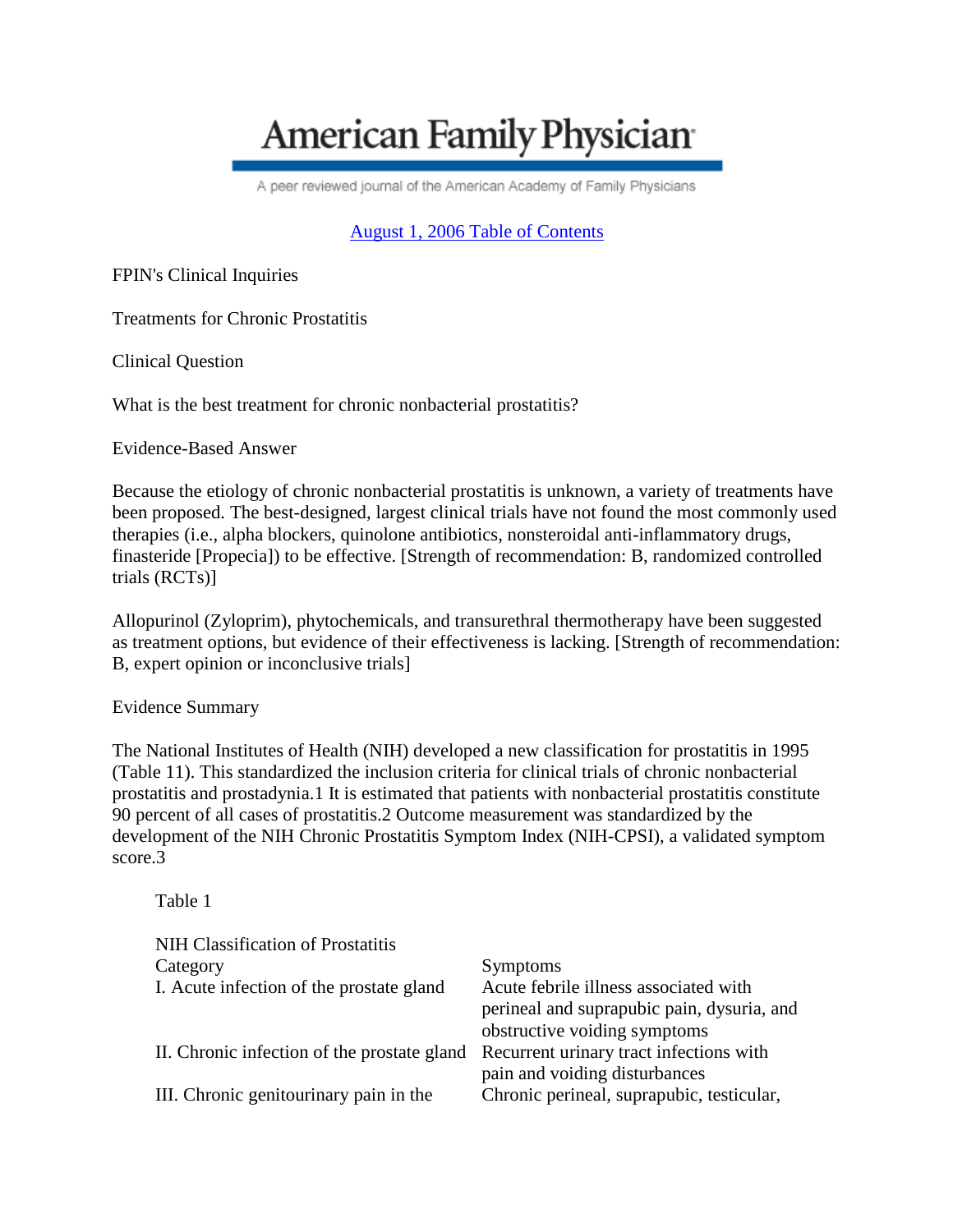| absence of uropathogenic bacteria<br>localized to the prostate gland employing<br>standard methodology<br>IIIa. Significant number of white blood<br>cells in expressed prostatic secretions,<br>postprostatic massage urine sediment, or<br>semen | penile, or ejaculatory pain associated with<br>variable dysuria and obstruction and<br>irritative voiding symptoms<br>See category III |
|----------------------------------------------------------------------------------------------------------------------------------------------------------------------------------------------------------------------------------------------------|----------------------------------------------------------------------------------------------------------------------------------------|
| IIIb. Insignificant number of white blood<br>cells in expressed prostatic secretions,<br>postprostatic massage urine sediment, or<br>semen                                                                                                         | See category III                                                                                                                       |
| IV. White blood cells (or bacteria) in<br>expressed prostatic secretions,<br>postprostatic massage urine sediment,<br>semen, or histologic specimens of prostate<br>gland                                                                          | Asymptomatic                                                                                                                           |

NIH = National Institutes of Health.

Information from reference 1.

The Cochrane systematic review of interventions for chronic nonbacterial prostatitis concluded that the use of alpha blockers or antibiotics is not supported by the current evidence.4 The studies identified had few participants; used inconsistent or nonvalidated outcome measures; and, although statistically significant improvements were sometimes seen, their clinical significance is uncertain.

Alpha blockers and quinolone antibiotics were shown to be ineffective by a larger, more recent, and better-designed RCT of 196 men with chronic nonbacterial prostatitis.5 These results are consistent with a well-designed study6 of 80 men that showed no significant symptomatic improvement after six weeks of treatment with levofloxacin (Levaquin). Neither of these more recent, higher-quality RCTs5,6 was included in the Cochrane review, but they strengthened the recommendation against routinely using alpha blockers or antibiotics for this problem.

A single RCT with 161 patients found no benefit from Rofecoxib (Vioxx).7 Two studies evaluated finasteride.8,9 The earlier of these two studies was flawed because the treatment group and control group were different at baseline, making posttreatment comparisons invalid.8 This study also did not use a validated symptom score, making it difficult to compare with other studies. A more recent and larger RCT9 of finasteride versus placebo showed no difference between the two.

A systematic review10 identified only one small RCT11 of limited quality that evaluated allopurinol in 54 patients. It found a small symptomatic benefit; however, the limitations in the study design do not allow allopurinol to be routinely recommended for this condition.10 Similarly, quercetin12 and pentosan [Elmiron]13 are phytochemicals that have been evaluated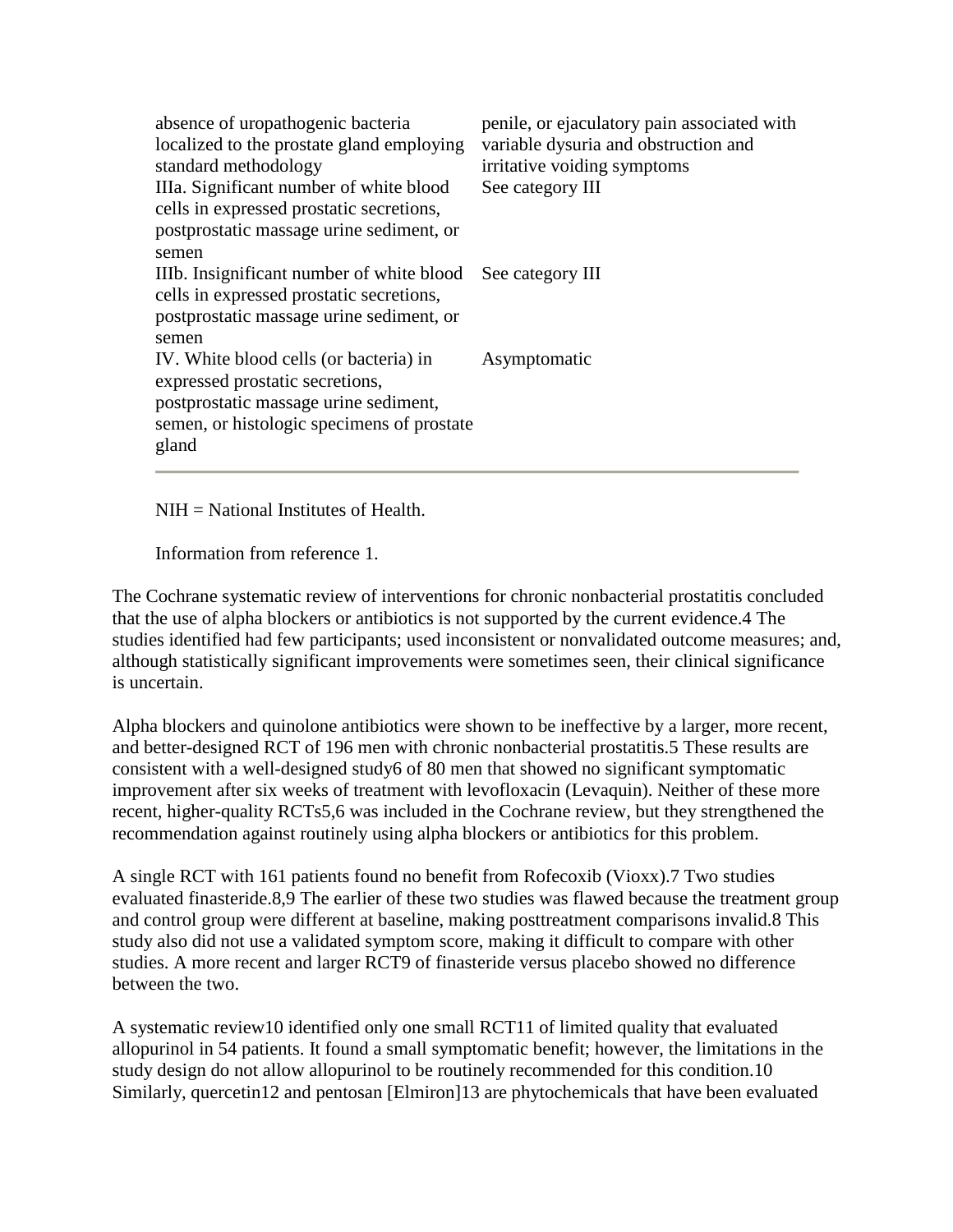for the treatment of chronic nonbacterial prostatitis, but the studies were small and the results inconclusive.

A variety of transurethral or transrectal heat treatments have been tried, but the studies were small and the potential side effects (e.g., hematuria, erectile dysfunction, premature ejaculation, urinary retention, urinary tract infection, urinary incontinence) limited the utility of these therapies.14 Only one small study with 10 patients15 used a validated outcome measure and sham therapy for the control group. Although the authors were encouraged by the possibility of an effective treatment, they acknowledged that larger confirmatory trials were necessary.

## Recommendations from Others

There were no U.S. guidelines for the treatment of chronic prostatitis found in the National Guideline Clearinghouse. A 2001 British Association for Sexual Health and HIV guideline16 for treating chronic nonbacterial prostatitis stated that "there are no universally effective treatments for chronic abacterial prostatitis/chronic pelvic pain syndrome. The lack of knowledge of the etiology of these conditions means that no specific recommendations can be made and treatment choice is usually trial and error." The American Urological Association has no guideline related to prostatitis listed on its Web site.

Clinical Commentary

The etiology of chronic nonbacterial prostatitis is unknown. Because there may be multiple etiologies, it will be hard for any single therapy to have an effect large enough to demonstrate effectiveness in clinical trials. Taking a patient history may provide physicians with clues as to where to start, and also decrease patient anxiety about the condition. Encouraging patients to notice aggravating and alleviating factors will help them gain a sense of control. Individual therapeutic trials of relatively safe drugs such as alpha blockers or allopurinol may be a reasonable option, with the patient keeping a symptom diary to evaluate effectiveness.

JAMES MEZA, M.D., M.S.A.

SHAH ALAM, M.D.

Henry Ford Hospital Detroit, Michigan

SANDRA MARTIN, M.L.S.

Wayne State University Detroit, Michigan

**REFERENCES**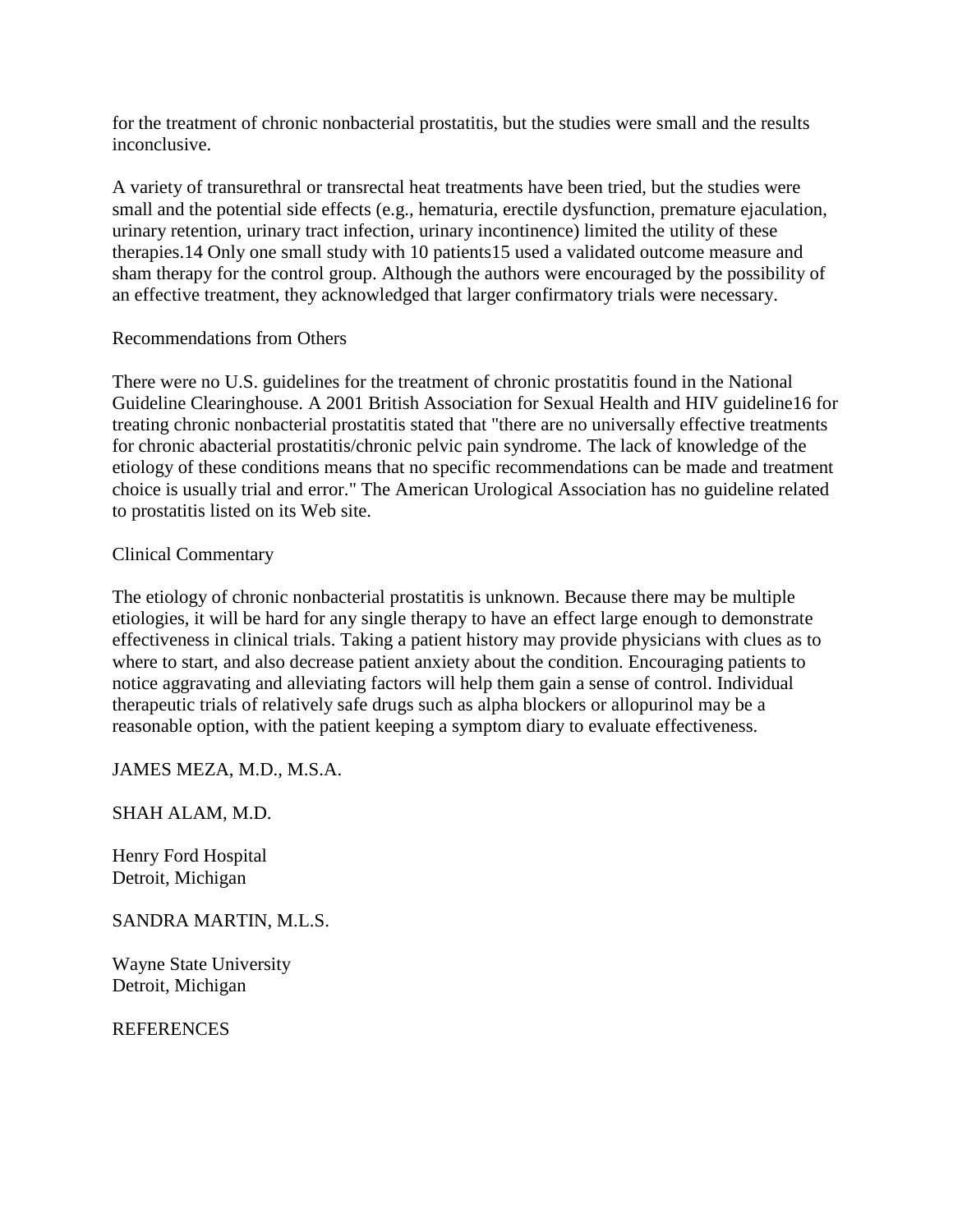1. National Institute of Diabetes and Digestive and Kidney Diseases, National Institutes of Health. Chronic prostatitis workshop. Rockville, Md.: National Institute of Health, 1995. Accessed March 22, 2006, at[: http://kidney.niddk.nih.gov/kudiseases/pubs/chronicprostatitis/.](http://kidney.niddk.nih.gov/kudiseases/pubs/chronicprostatitis/)

2. Krieger JN, Nyberg L Jr, Nickel JC. NIH consensus definition and classification of prostatitis. JAMA 1999;282:236-7.

3. National Institute of Diabetes and Digestive and Kidney Diseases. NIH-chronic prostatitis symptom index (NIH-CPSI). Accessed March 22, 2006, at: [http://www.niddk.nih.gov/fund/divisions/kuh/useful-tools/english-nih-cpsi.pdf.](http://www.niddk.nih.gov/fund/divisions/kuh/useful-tools/english-nih-cpsi.pdf)

4. McNaughton Collins M, MacDonald R, Wilt T. Interventions for chronic abacterial prostatitis. Cochrane Database Syst Rev 1999;(4):CD002080.

5. Alexander RB, Propert KJ, Schaeffer AJ, Landis JR, Nickel JC, O'Leary MP, et al.; Chronic Prostatitis Collaborative Research Network. Ciprofloxacin or tamsulosin in men with chronic prostatitis/chronic pelvic pain syndrome: a randomized, double-blind trial. Ann Intern Med 2004;141:581-9.

6. Nickel JC, Downey J, Clark J, Casey RW, Pommerville PJ, Barkin J, et al. Levofloxacin for chronic prostatitis/chronic pelvic pain syndrome in men: a randomized placebo-controlled multicenter trial. Urology 2003;62:614-7.

7. Nickel JC, Pontari M, Moon T, Gittelman M, Malek G, Farrington J, et al. A randomized, placebo controlled, multicenter study to evaluate the safety and efficacy of rofecoxib in the treatment of chronic nonbacterial prostatitis. J Urol 2003;169:1401-5.

8. Leskinen M, Lukkarinen O, Marttila T. Effects of finasteride in patients with inflammatory chronic pelvic pain syndrome: a double-blind, placebo-controlled, pilot study. Urology 1999;53:502-5.

9. Nickel JC, Downey J, Pontari MA, Shoskes DA, Zeitlin SI. A randomized placebo-controlled multicentre study to evaluate the safety and efficacy of finasteride for male chronic pelvic pain syndrome (category IIIA chronic nonbacterial prostatitis). BJU Int 2004;93:991-5.

10. McNaughton Collins M, Wilt T. Allopurinol for chronic prostatitis. Cochrane Database Syst Rev 2002;(4):CD001041.

11. Persson BE, Ronquist G, Ekblom M. Ameliorative effect of allopurinol on nonbacterial prostatitis: a parallel double-blind controlled study. J Urol 1996;155:961-4.

12. Shoskes DA, Zeitlin SI, Shahed A, Rajfer J. Quercetin in men with category III chronic prostatitis: a preliminary prospective, double-blind, placebo-controlled trial. Urology 1999;54:960-3.